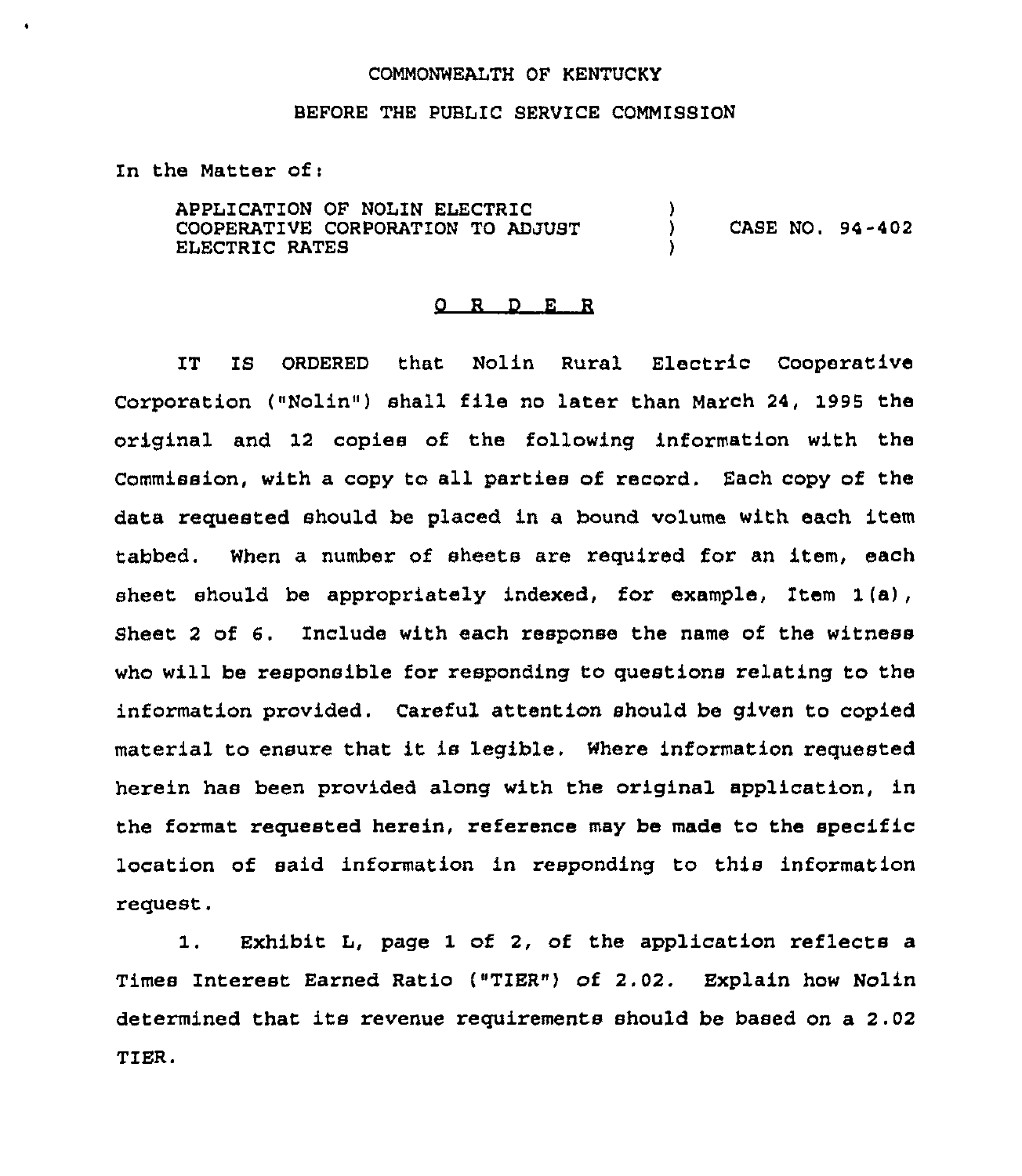2. Refer to page <sup>4</sup> of the application. Nolin is requesting removal of that requirement in the 1990 Settlement Agreement mandating the retirement of member capital credits. Provide the following:

a. An explanation of how Nolin will systematically retire member capital credits.

b. An explanation of the standards Nolin would use to determine whether or not it is "fiscally responsible" to retire member capital credits.

c. <sup>A</sup> copy of the equity management plan supporting the systematic retirement of member capital credits in the event Nolin is relieved of its obligations under the 1990 Settlement Agreement.

3. If Nolin is relieved of the payment provisions of the 1990 Settlement Agreement, how does it intend to reduce its equity ratio7

4. Explain the significance of the fact that Nolin's past margins have allowed the cooperative to rotate its capital credits to within <sup>9</sup> years of the test year,

5. Refer to Nolin's response to Item 7 of the January 27, 1995 Order. Provide:

a. <sup>A</sup> reconciliation of the total of the motor vehicle tax notices provided with the amount shown on Exhibit L, Schedule 5, of the application.

b. The tax notices to support the totals shown on pages <sup>6</sup> and 7.

-2-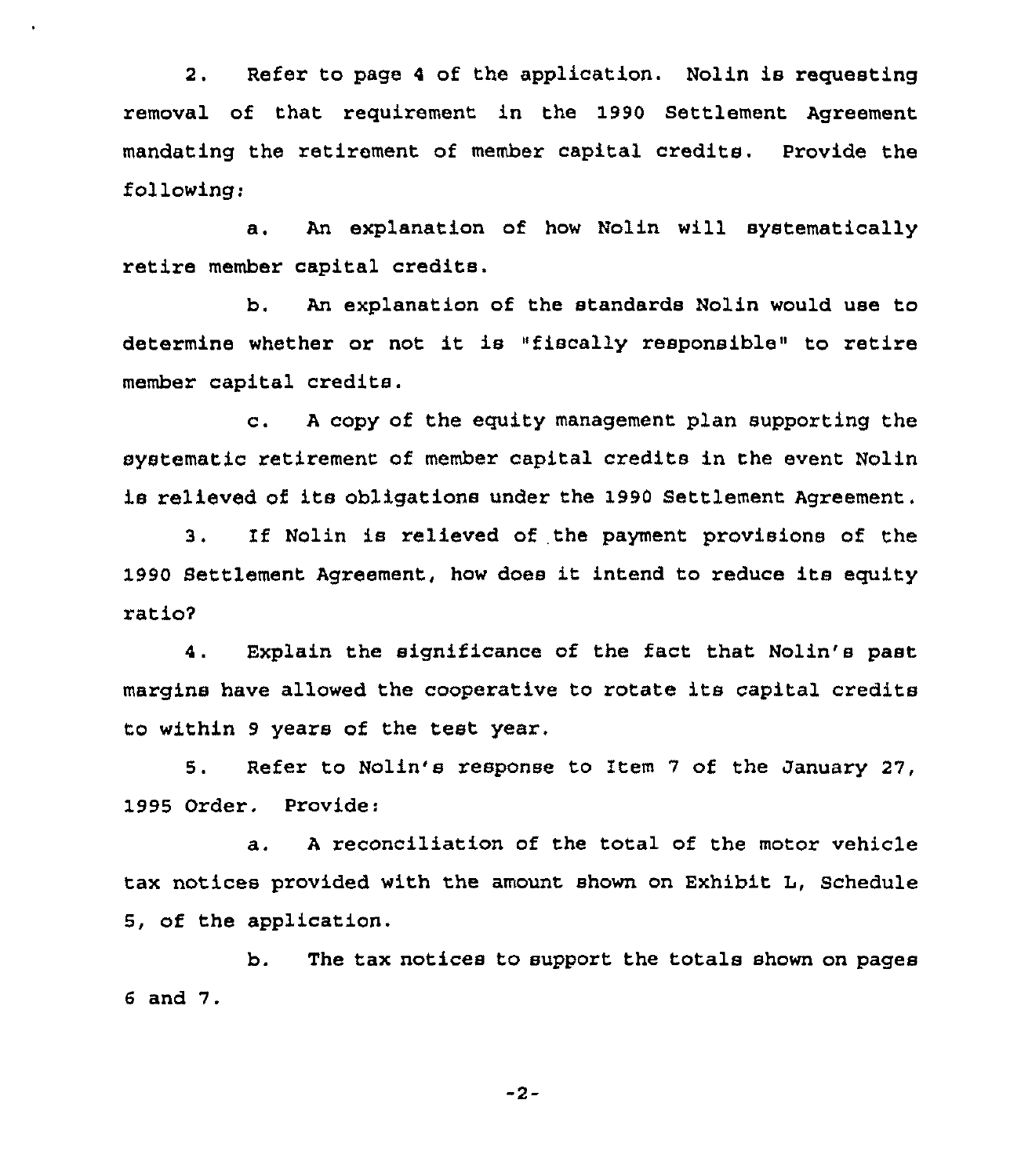6. Provide the overtime hours worked in the <sup>3</sup> years preceding the test year for Employees 15, 16, 21, 101, 104, 108, 118, and 119.

7. Provide an analysis of Nolin's storm damage for the test year and for the 9 years preceding the test year. Identify the account(s) to which these costs are charged.

8, Refer to Nolin's response to Item 13 of the January 27, 1995 Order. Provide all supporting workpapers, calculations, and assumptions used to develop the amounts for FICA, Medicare taxes, FUTA, and SUTA.

9. Reconcile the following monthly rates shown in Nolin's response to Item 15, pages 1 and 2, of the January 27, 1995 Order with those shown on Schedule 7 of Exhibit <sup>L</sup> of the application:

- a. Basic life insurance.
- b. Dependent life insurance.
- c. \$20,000 Supplemental life insurance.
- d. Directors/Attorney life insurance.
- e. Business Travel insurance.
- f. Specific excess risk.
- g. Administration.
- h. Monthly contribution.

10. Refer to Nolin's response to Item 15 of the January 27, 1995 Order. Do Nolin's normalized FICA taxes reflect the impact of life insurance coverage that exceeds \$50,000 per employee2 If not, compute Nolin's FICA tax liability for the coverage provided above the \$50,000 limit. Include with this response all supporting

-3-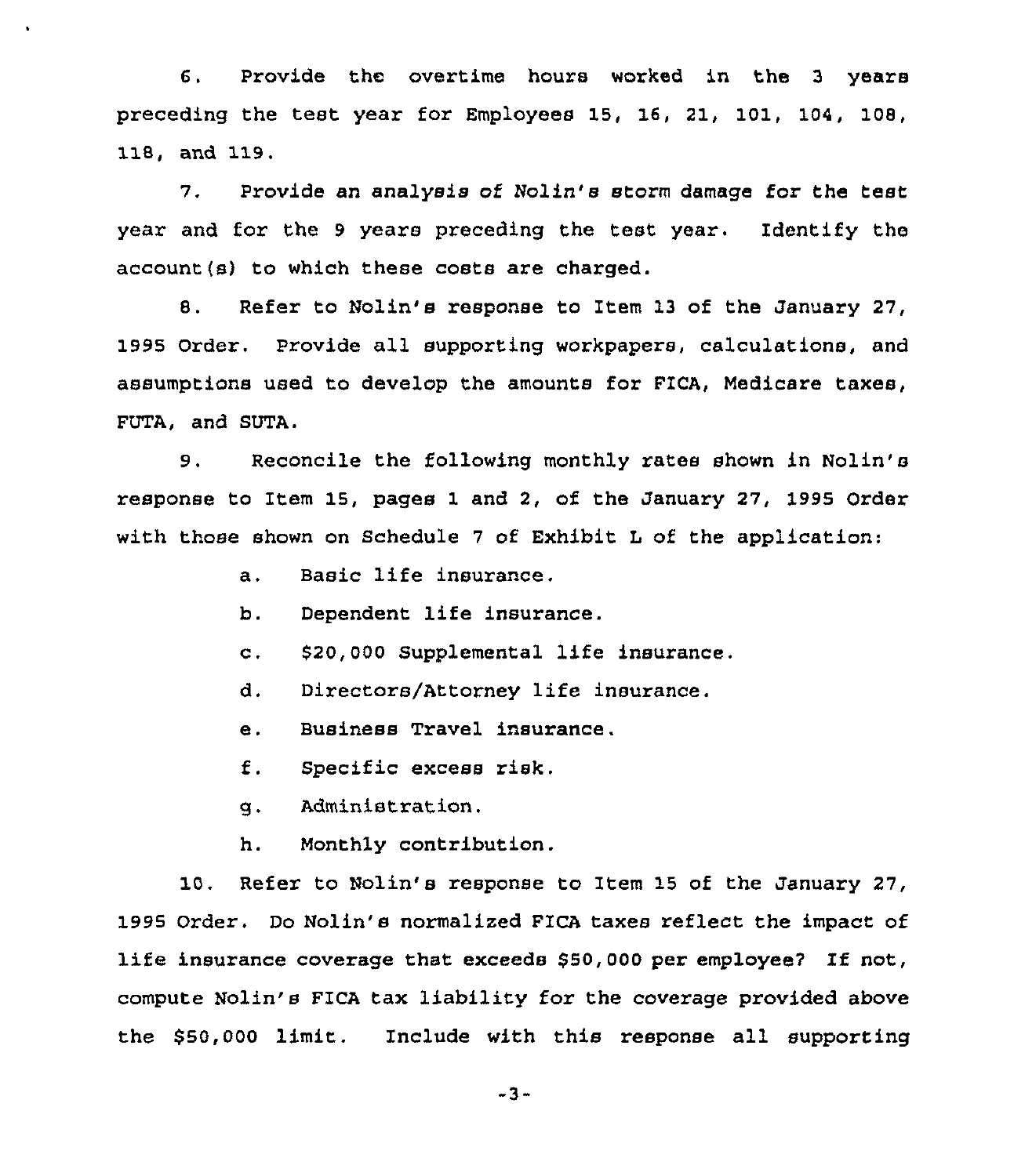workpapers, calculations and assumptions for the additional tax liability on a per employee basis,

11. Refer to Nolin's response to Item 16 of the January 27, 1995 Order. What was Nolin's actual contribution, if any, to the NRECA Retirement and Security Program in 19947

12. Refer to Nolin's response to Item 18 of the January 27, 1995 Order. Why should any test year adjustment be based upon 1994 prepaid insurance7

13. Refer to Nolin's response to Item <sup>28</sup> of the January 27, 1995 Order. Nolin states that its geothermal loans from East Kentucky Power Cooperative, Inc. <"EKPC") have an interest rate of 5 percent per annum. However, the financial statements on page 13 of <sup>29</sup> of Exhibit <sup>H</sup> of its application shows the interest rate to be 6 percent per annum. Explain the discrepancy.

14. Provide an analysis of the geothermal loan program as of the end of the test year, This analysis should include the number of participants, the balance of each outstanding loan, the interest accrued on the loans during the teat year, the interest and principal payments received during the test year, and any loans that were in default as of the end of the test year,

15. Refer to Nolin's response to Item 32 of the January 27, 1995 Order.

a. Why is Nolin obtaining its engineering services from Salt River Electric Cooperative Corporation ("Salt River" )?

b. Provide a breakdown of the total amount paid for engineering services during the test year by vendor and project.

-4-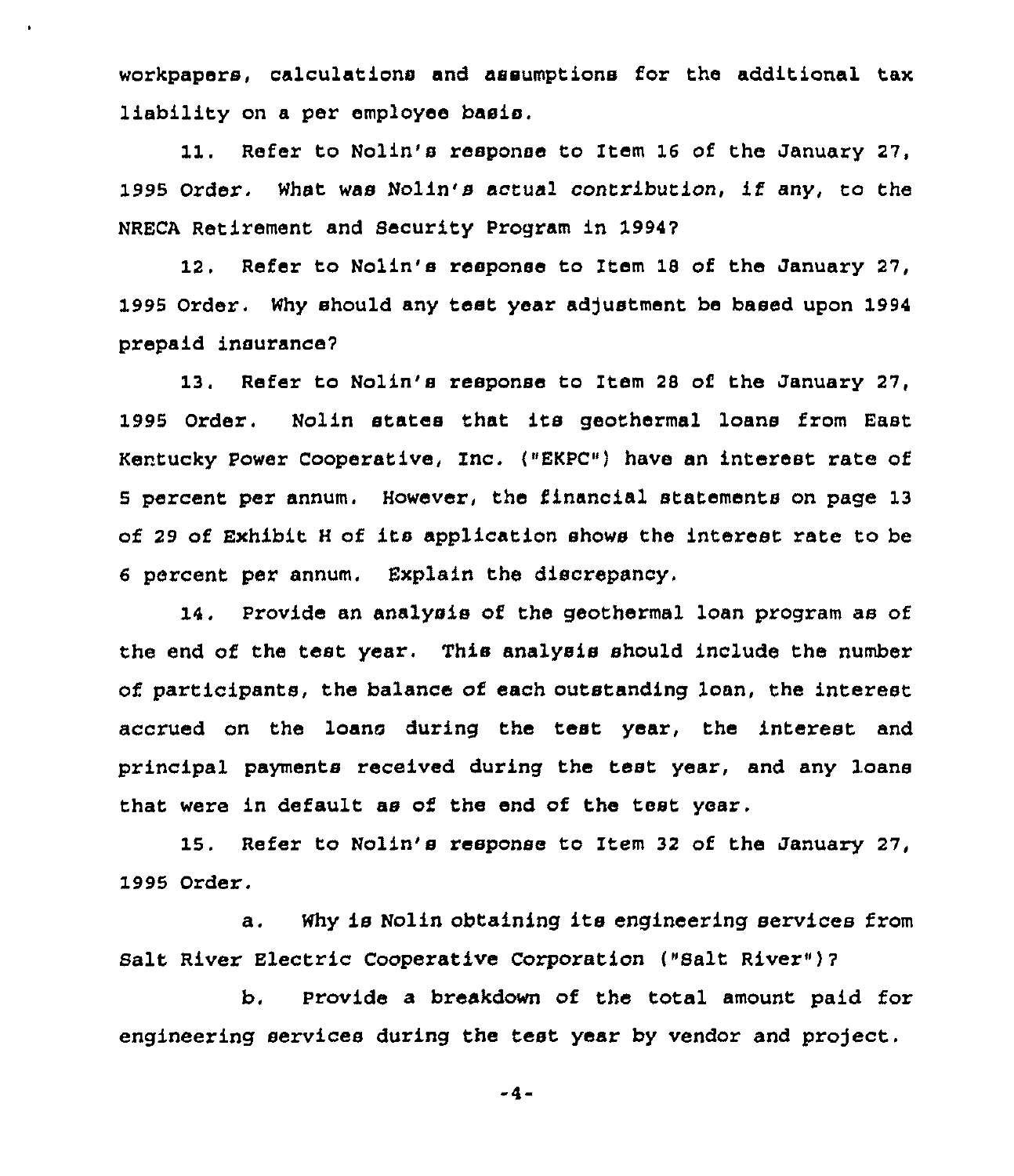c, What other options did Nolin consider for obtaining engineering services? Why were these options rejected?

d. Provide Nolin's contract with Salt River.

16. Refer to Nolin's response to Item 35(b) of tho January 27, 1995 Order which lists promotional advertising expenditures of \$ 50,263.88. Nolin states in response to subpart (c) of the same question that promotional advertising has boon excluded for ratamaking purposes; however, Schedule 9 of Exhibit L of the application lists only \$3,296.01 in promotional items removad from the test year. Reconcile these two statements.

17, Refer to Nolin's response to Item 36 of the January 27, 1995 Order.

a. Provide the contract with CADP.

b. When did Nolin last solicit bids for billing services?

c. When did Nolin begin using an outside contractor to maintain its patronage capital records?

d. Provide an analysis of tho cost of maintaining the patronage capital records for each of the last 5 years.

e, Why does Nolin use an outside vendor to maintain its capital patronage records?

18, Refer to Nolin's response to Item 20 of the November 22, 1994 Order, Trace the amounts shown in the general ledger to the amounts shown on Schedule 9 of Exhibit L of the application,

19. Refer to Nolin's response to Item 39 of the January 27, 1995 Order. Provide the total expense for each of the following

-5-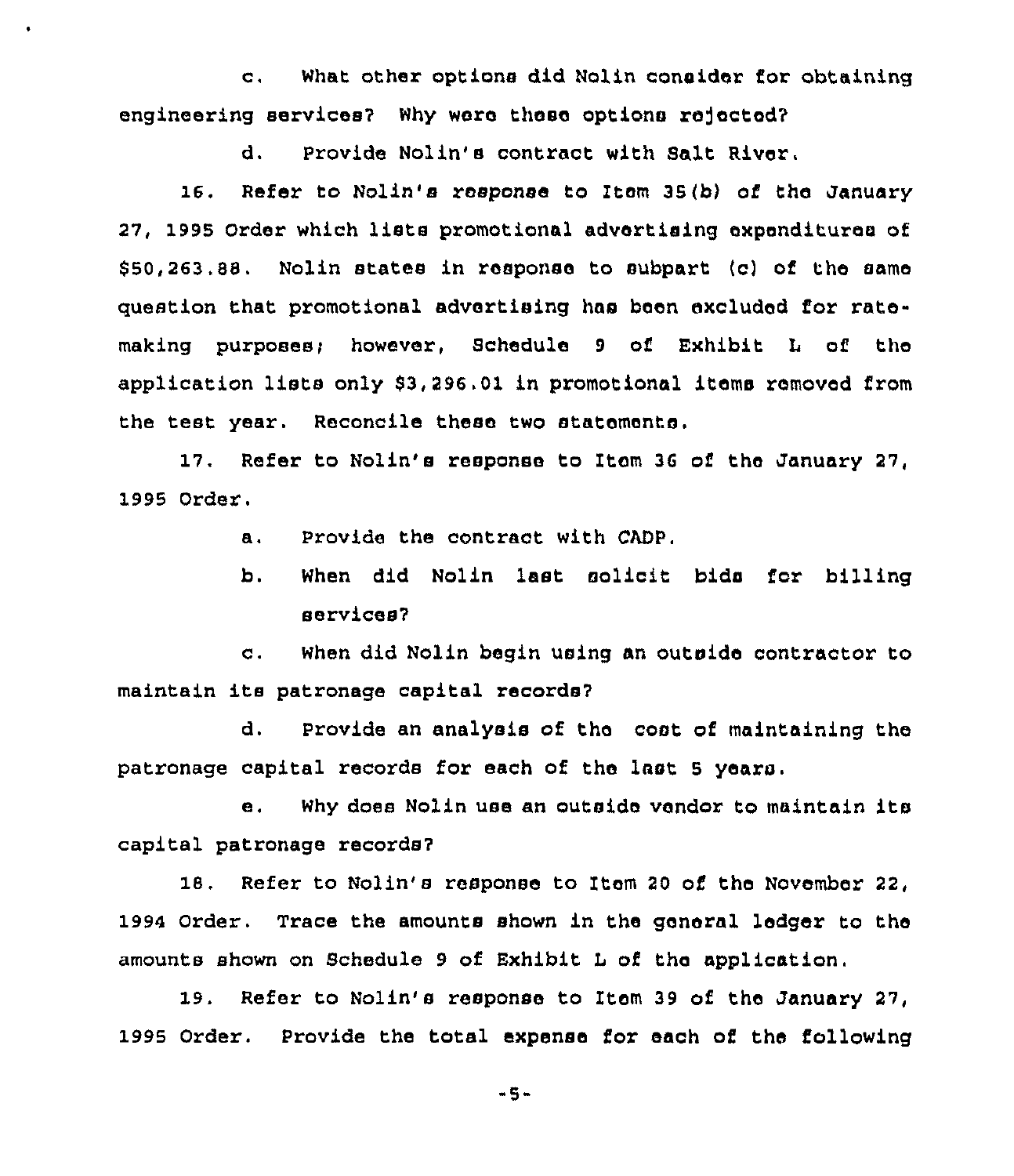items and state why each should be included for rate-making purposeai

a. Storm compensation gift certificates.

b. Subscription to "How They Spend Our Money".

c. Eliaabethtown-Hardin County Chamber-tuition.

20. Refer to Exhibit L, Schedule 4, page 1 of the Application.

a. provide an analysis of the proposed depreciation expense that separately identifies any amounts Nolin believes have not previously been recovered based upon its depreciation study.

b. Why should Nolin be permitted to recover any past under-accrued depreciation expense through its proposed depreciation rates?

21. a. Refer to Nolin's response to Item 48e of the January 27, 1995 Order. Explain why service wire could be prematurely retired if <sup>a</sup> customer switches to natural gae.

b. The response to Item 48f indicates that Nolin does not intend to maintain accumulated depreciation at the individual distribution plant account level, At page 14 of Nolin's depreciation study, Dean, Dorton <sup>6</sup> Ford ("DDF") recommended that the accumulated depreciation be kept at the plant account level as this would:

would'enable future analyses of net salvage at the primar plant account level thereby producing actual experienced data<br>for analysis, resulting in a more definitive basis for<br>expressing an opinion of the expected net salvage of the expected net percentages."

-6-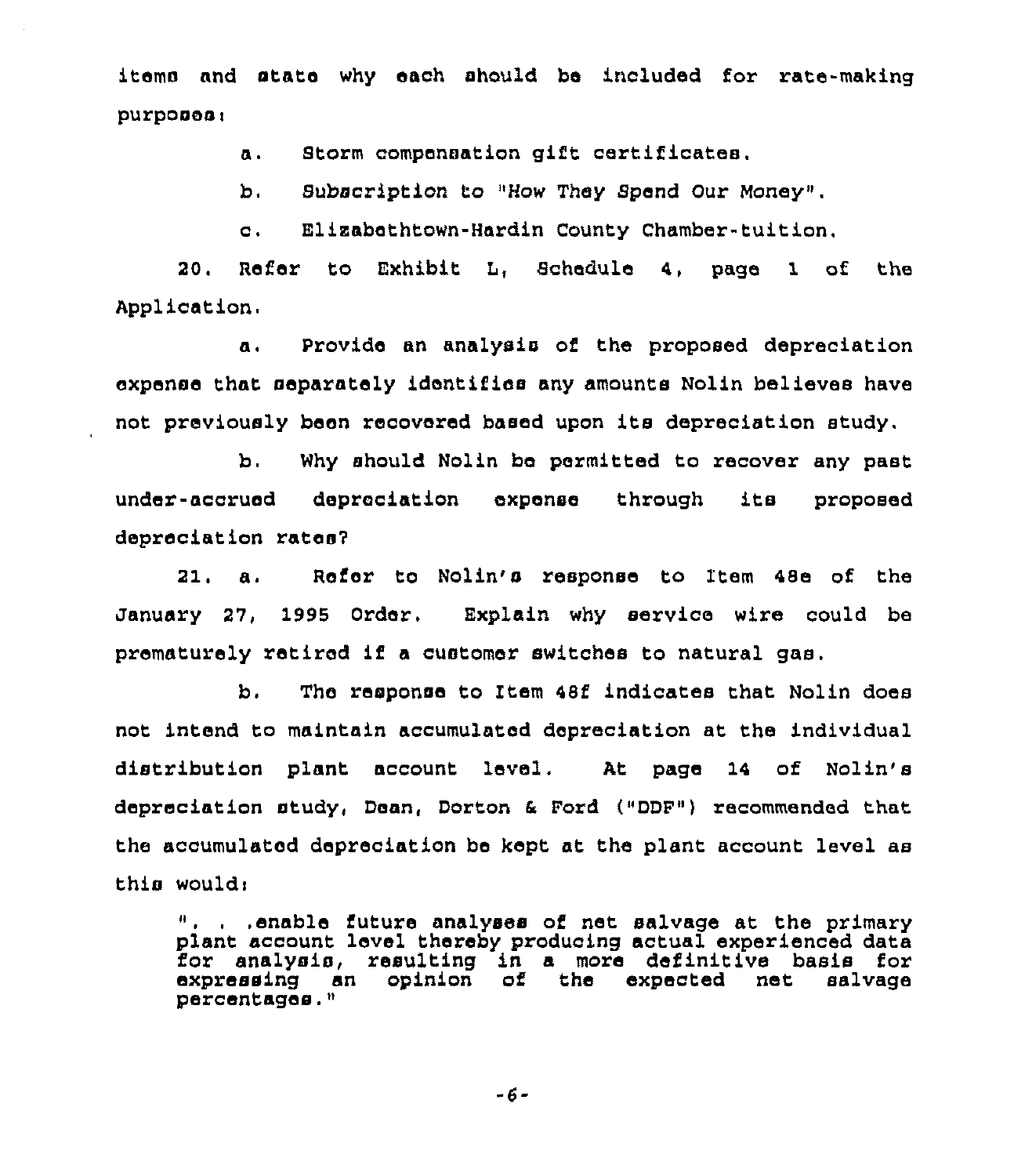Why should the Commission not require this «more definitive basis" before accepting the negative net salvage values which Nolin has proposed for some accounts7

c. At page <sup>2</sup> of Nolin's depreciation study, DDF stated that it has allocated the net salvage forecast of negative <sup>45</sup> percent to tho various plant accounts "in a manner that is believed to be representative of the cooperative's experience and is consistent with other industry averages". Provide evidence, including depreciation studies for other electric utilities, which supports this contention.

d. What are the initial and annually recurring costs of maintaining accumulated provisions for depreciation at the plant account level.

e, What are the initial and annually recurring costs of maintaining salvage data at the plant account level?

 $f$ . Provide a schedule similar in format to Exhibit L, Schedule 4, Page 1, "Ad)ustment for Depreciation" which uses the depreciation rates in effect in Nolin's last rate proceeding.

g. Provide a schedule similar in format to Exhibit L, Schedule 4, Page 1, "Ad/ustment for Depreciation" which uses depreciation rates that fall within the ranges specified in REA Bulletin 183-1.

22. Refer to Exhibit L, Schedule 4, page 1 of Nolin's application. This Schedule lists <sup>a</sup> depreciation rate of 0.0075 for Account Number 392, Transportation Equipment. Is this rate

-7-